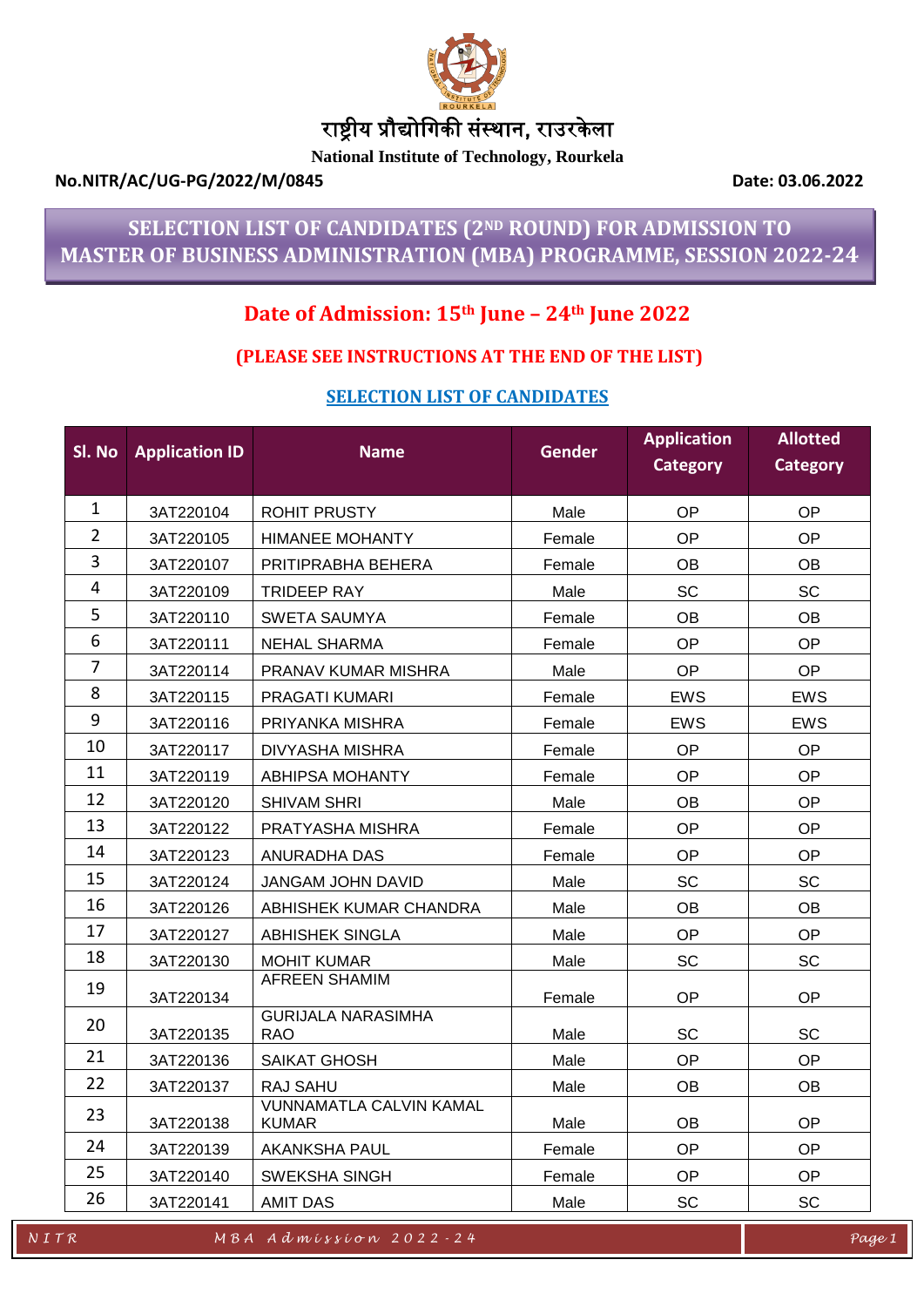## **\* Not in order of merit**

**Note:** Please note that the selection of the candidature is provisional, subject to compliance of eligibility criteria and successful completion of pre-admission formalities.

### **Instructions for admission to MBA Programme for the session 2022-24**

The physical reporting of applicants to the Institute is not required. The verification and admission will be done in **ONLINE** mode during **June 21-24, 2022**. Therefore, all provisionally selected candidates are requested to pay admission fee and upload documents latest by **20 th June, 2022 following Step - 1 to Step - 4 given below:**

**STEP - 1** Pay the Admission Fee through SBI Collect only. No other mode of payment is acceptable. To be paid online Rs.1,49,500.00 (Rupees one lakh forty-nine thousand and five hundred only)(including Mess Dues) through SBI Collect gateway in the following link: <https://www.onlinesbi.com/sbicollect/icollecthome.htm?corpID=1509159> *(Note: Please copy the above link and paste it in a browser to access the fee payment portal directly)*

**After transferring the fees online, students are required to send the following details of the online transaction.** 

**Application Id, Name of Student, Programme, Branch, Category, Amount Deposited, Date of Transaction, UTR number/Transaction details, Mobile No., SBI Collect payment acknowledgement receipt.**

- **STEP - 2** Visit **[http://eapplication.nitrkl.ac.in](http://eapplication.nitrkl.ac.in/)** and login with already registered User ID and password.
- **STEP – 3** Go to **"Pay Admission Fee"** link and fill up the details of payment made for admission fee in SBI Collect and submit.
- **STEP – 4** Go to "**Upload Documents"** link and upload the **COLOUR** scanned copy of original documents against respective link. The scanned copy should be in PDF format with file size of maximum 1 MB.

[On physical reporting in the Institute, the originals will be verified with the uploaded documents and if any document is not found to be in order, the admission may be cancelled.]

## **NOTE:**

 $\triangleright$  The e-Receipt of SB Collect Payment alongwith signed copy of application form shall be uploaded against the link **Admission Fee Payment Receipt and Application Form.**

### **STEP - 5**

**Upon submitting the requisite documents and completion of the scrutinisation process, provisional admission will be given, subject to submission of original documents on reporting to NIT Rourkela campus physically. If at any stage, any document/certificate/information furnished by the candidate is found to be false or fabricated, his/her admission will be cancelled. No need of Physical reporting at this moment. You will be intimated later the date of physical reporting.** 

**Upon successful completion of the admission process, you will receive a provisional admission letter in your registered email Id.**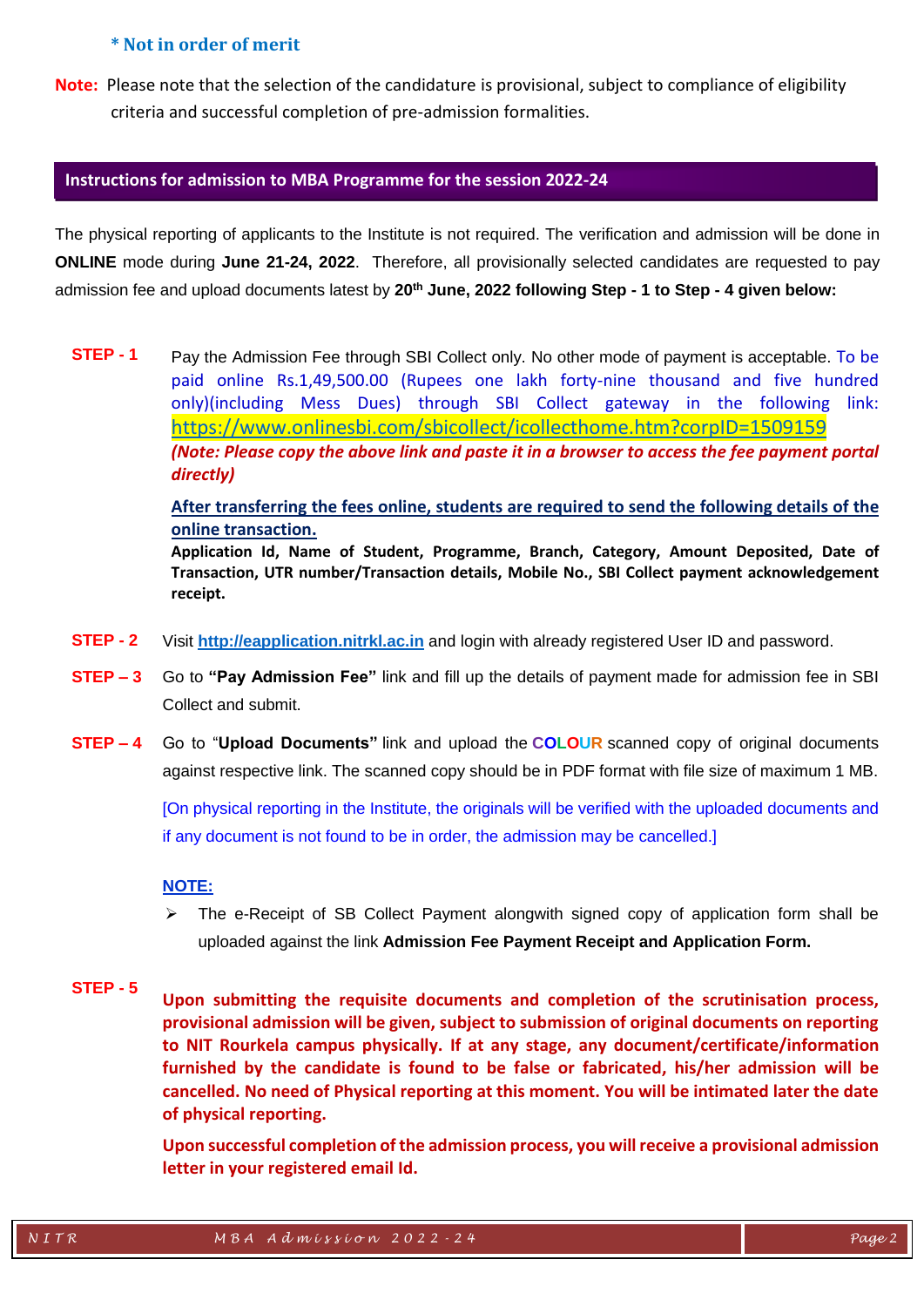## **NOTES**

**If a student is removed or he withdraws/leaves the Institute in the mid-session without completing the entire programme, all fees paid including the caution deposit will be forfeited by the institute. Mess advance may be refunded after deduction of dues, if any. This clause is applicable even before formal registration to the 1st semester and starting of classes.**

(Under compelling reasons, if a student wants to stay outside the hostel he/she needs to take permission from Dean (Academic), NIT Rourkela in a standard form available in Academic Office. However, at the time of admission, the candidate has to pay full fee as mentioned above and the amount refundable if any towards mess dues will be refunded/ adjusted at a later date. Please note that NIT Rourkela is a fully residential Institute and permission to stay outside is given only when a student has passed from a college in Rourkela and/ or stayed with his/ her parents. Such students must pay usual admissible seat rent and hall establishment fee.

For further queries if any, please mail to [thakurv@nitrkl.ac.in](mailto:thakurv@nitrkl.ac.in) or [acad.pg@nitrkl.ac.in](mailto:acad.pg@nitrkl.ac.in)

**Programme In-charge: Prof. V. Thakur Phone no: 0661246 2807 / 09418462669**

> **Sd/- Dy. Registrar (Academic)**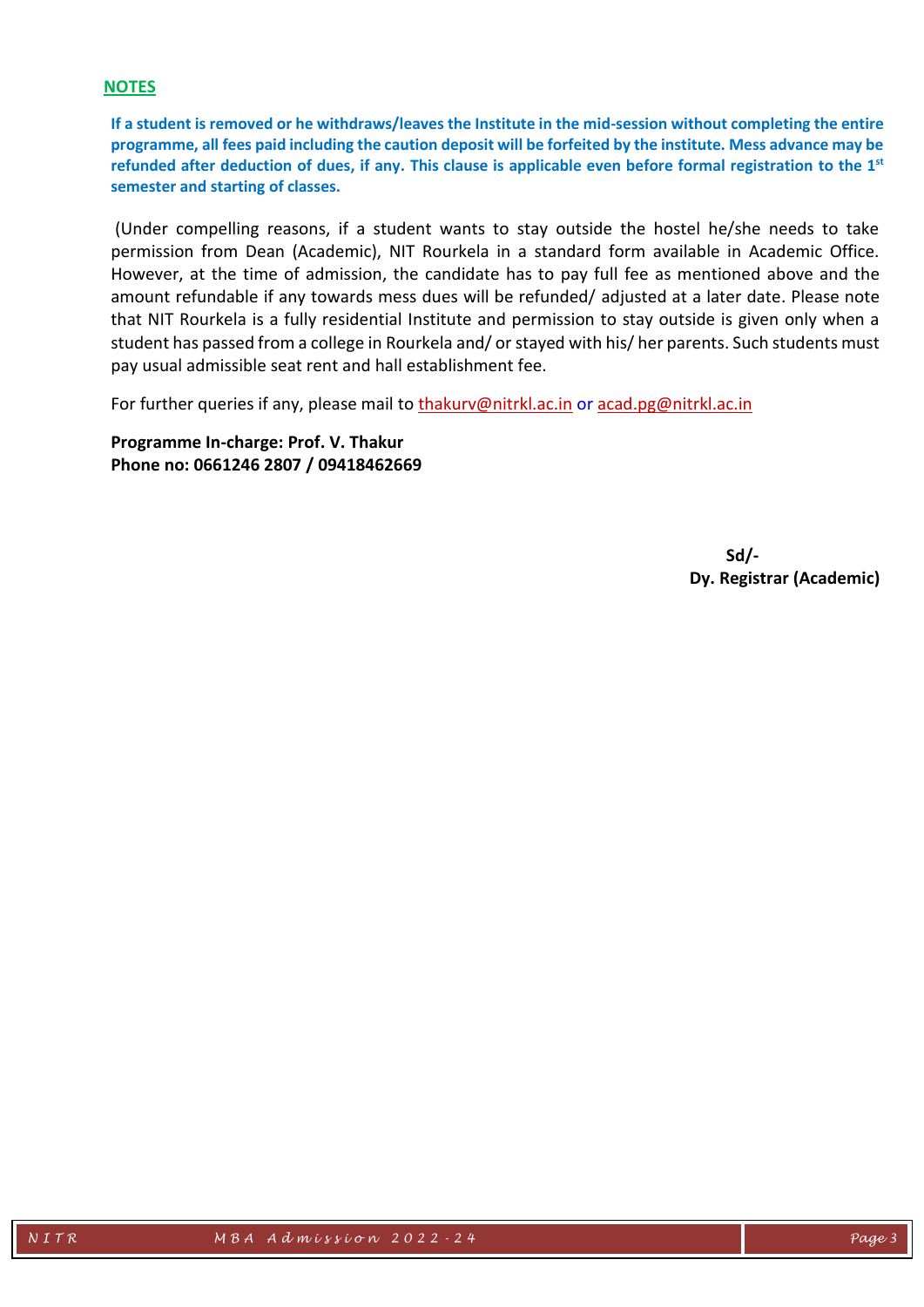## **Fee Structure (MBA 2022-24)**

| S. No            | Fee                                         | 1 <sup>st</sup> semester | 2 <sup>nd</sup> semester |  |
|------------------|---------------------------------------------|--------------------------|--------------------------|--|
|                  |                                             | (Amount in Rs.)          | (Amount in Rs.)          |  |
|                  |                                             |                          |                          |  |
| 1.               | Admission fee(one time)                     | 2500                     | $\Omega$                 |  |
| $\overline{2}$ . | <b>Tuition</b> fee                          | 100000                   | 100000                   |  |
| 3.               | Other fees (Exam. Library Electricity. etc) | 3000                     | 3000                     |  |
| 4.               | <b>Student Activity fee</b>                 | 2000                     | 2000                     |  |
| $\overline{5}$ . | <b>Medical fees</b>                         | 2000                     | 2000                     |  |
| 6.               | <b>Hostel seat Rent</b>                     | 5000                     | 5000                     |  |
| $\overline{7}$ . | Hall Establishment Fee                      | 5000                     | 5000                     |  |
| 8.               | Caution money (one time Refundable          | 10000                    | $\overline{0}$           |  |
|                  | after successful completion of Program)     |                          |                          |  |
| 9.               | Institute Emergency Fund (onetime fee)      | 5000                     | $\overline{0}$           |  |
| 10               | <b>Hall Dues(Approx.)</b>                   | 15000                    | 15000                    |  |
|                  | <b>Total:</b>                               | 149500                   | 132000                   |  |
| S. No            | Fee                                         | 3rd semester             | 4 <sup>th</sup> semester |  |
|                  |                                             |                          |                          |  |
|                  |                                             | (Amount in Rs.)          | (Amount in Rs.)          |  |
| 1.               | <b>Tuition</b> fee                          | 100000                   | 100000                   |  |
| $\overline{2}$ . | Other fees (Exam, Library etc)              | 3000                     | 3000                     |  |
| $\overline{3}$ . | <b>Student Activity fee</b>                 | 2000                     | 2000                     |  |
| $\overline{4}$ . | Medical & Insurance fees                    | 2000                     | 2000                     |  |
| $\overline{5}$ . | <b>Hostel seat Rent</b>                     | 5000                     | 5000                     |  |
| 6.               | <b>Hall Establishment Fee</b>               | 5000                     | 5000                     |  |
| $\overline{7}$ . | Souvenir fee                                | 500                      | $\Omega$                 |  |
| $\overline{8}$ . | Hall Dues (Approx.)                         | 15000                    | 15000                    |  |
| 9.               | Convocation fees                            | 2500                     | $\theta$                 |  |
|                  | Total:                                      | 135000                   | 132000                   |  |

\*This fee structure is effective as on date and may change under certain direction from Ministry and BOG of the Institute.

**Sd/- Dy. Registrar (Academic)**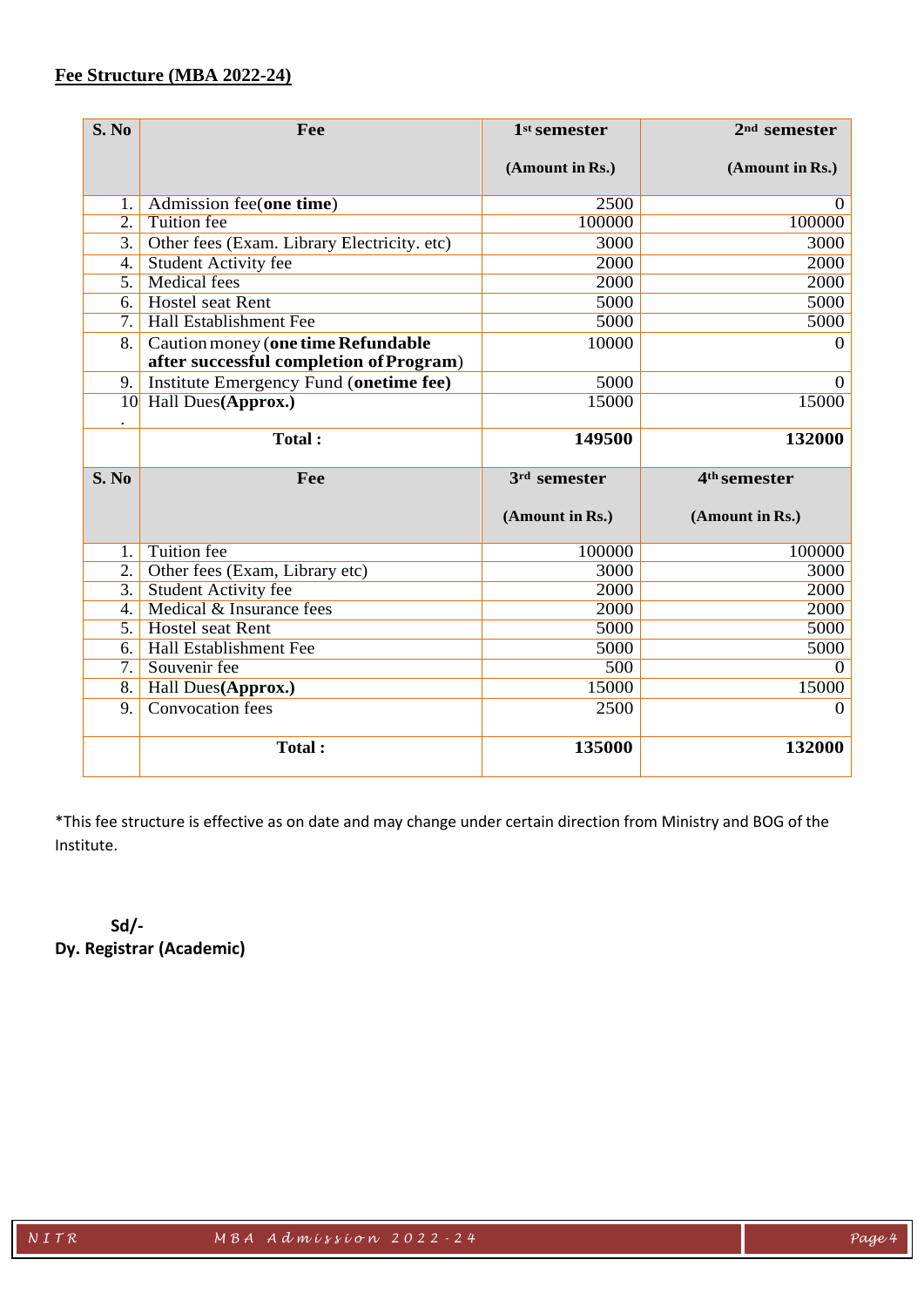**Annexure I** 

# **Undertaking to be produced by the candidates at the time of admission**

## **Undertaking**

|                                                                                                                    |  | Roll No. Note that, I am a                                                     |
|--------------------------------------------------------------------------------------------------------------------|--|--------------------------------------------------------------------------------|
| bonafied student of                                                                                                |  | (name of institute/                                                            |
| college/ University) and have completed the final examination including practicals/sessionals and all other        |  |                                                                                |
| requirements to be eligible for the award of the degree of _____________________                                   |  | in                                                                             |
|                                                                                                                    |  | (Branch/Specialisation/Department) and my result has not been published yet. I |
| will produce the result and certificates satisfying the required academic eligibility criteria for the programme   |  |                                                                                |
| applied for, on or before September 30, 2022, failing which my admission shall stand cancelled and all fees paid   |  |                                                                                |
| will be forfeited. I will not appeal to the Institute authority for further extension of date for submission of my |  |                                                                                |
| result.                                                                                                            |  |                                                                                |

### **Date: Signature of the candidate**

## **Certification by the institute/ college/ University**

| This is to certify that Sri/Ms                                                                                                                                                                                                                                                                                    | , Roll No. And a state of the state of the state of the state of the state of the state of the state of the st | is a bonafied                             |  |
|-------------------------------------------------------------------------------------------------------------------------------------------------------------------------------------------------------------------------------------------------------------------------------------------------------------------|----------------------------------------------------------------------------------------------------------------|-------------------------------------------|--|
| student of this institute/ college/ University and has completed the final examination including                                                                                                                                                                                                                  |                                                                                                                |                                           |  |
| practicals/sessionals and all other requirements to be eligible for the award of the degree of -                                                                                                                                                                                                                  |                                                                                                                |                                           |  |
| $\mathsf{in}$ and $\mathsf{in}$ and $\mathsf{in}$ and $\mathsf{in}$ and $\mathsf{in}$ and $\mathsf{in}$ and $\mathsf{in}$ and $\mathsf{in}$ and $\mathsf{in}$ and $\mathsf{in}$ and $\mathsf{in}$ and $\mathsf{in}$ and $\mathsf{in}$ and $\mathsf{in}$ and $\mathsf{in}$ and $\mathsf{in}$ and $\mathsf{in}$ and |                                                                                                                | (Branch / Specialisation/Department). The |  |
| result of the said examination will be published on or before September 30, 2022, failing which his admission                                                                                                                                                                                                     |                                                                                                                |                                           |  |
| may be cancelled.                                                                                                                                                                                                                                                                                                 |                                                                                                                |                                           |  |

**Date: Signature with Seal of the Principal/Registrar**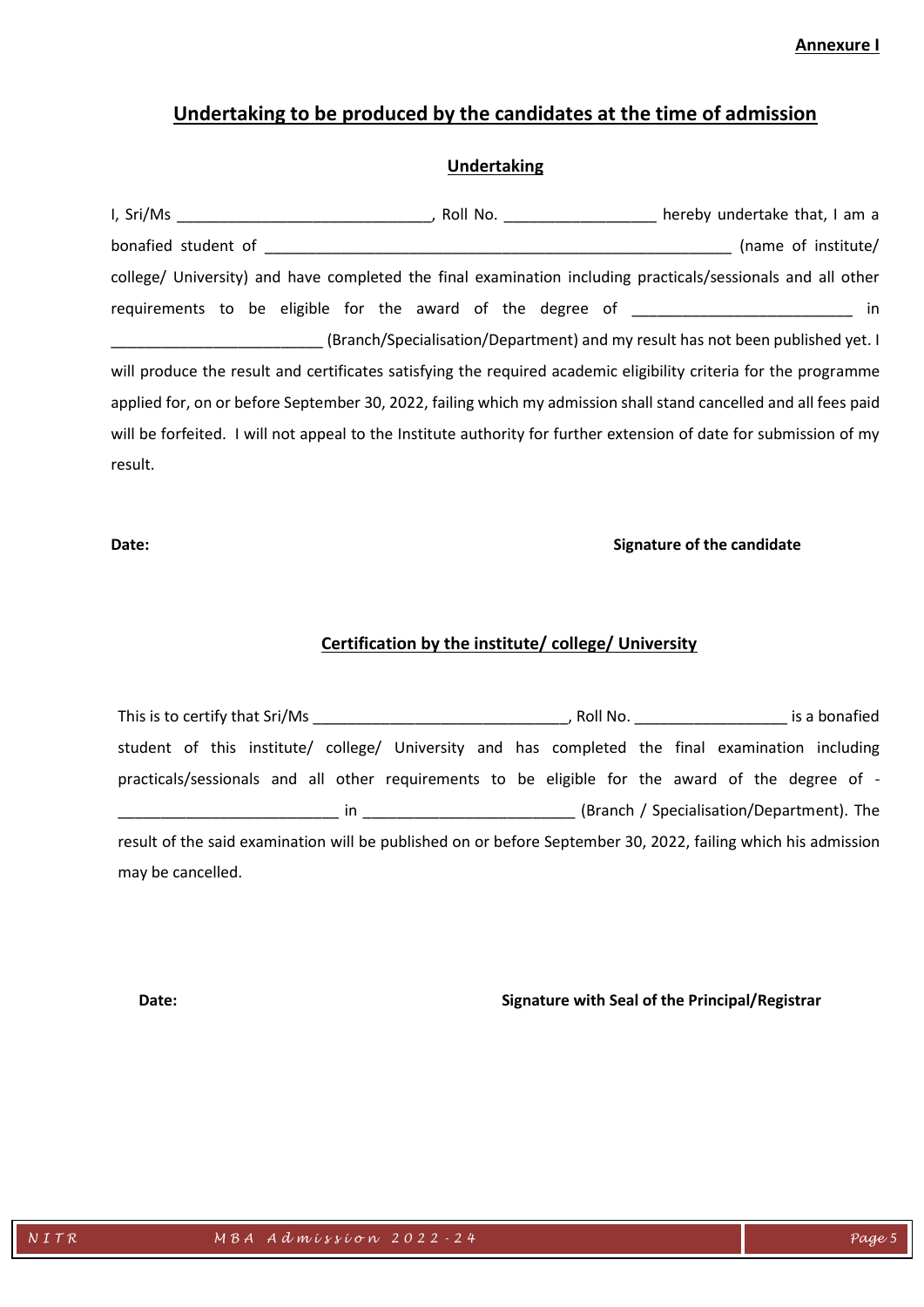### **Proforma for Other Backward Class (OBC) Certificate**

|                                                       | [Certificates issued from Maharashtra State must be validated by the Social Welfare Department of the Maharashtra                               |    |         |
|-------------------------------------------------------|-------------------------------------------------------------------------------------------------------------------------------------------------|----|---------|
| Government                                            |                                                                                                                                                 |    |         |
|                                                       | (CERTIFICATE TO BE PRODUCED BY OTHER BACKWARD CLASSES APPLYING FOR ADMISSION TO CENTRAL                                                         |    |         |
|                                                       | EDUCATIONAL INSTITUTIONS (CEIs), UNDER THE GOVERNMENT OF INDIA)                                                                                 |    |         |
| This is to certify that Shri / Smt. / Kum.            | Son / Daughter of Shri /                                                                                                                        |    |         |
| Smt.                                                  |                                                                                                                                                 | 0f | Village |
| Town                                                  |                                                                                                                                                 |    | in the  |
|                                                       | State belongs to the                                                                                                                            |    |         |
|                                                       |                                                                                                                                                 |    |         |
|                                                       | Community which is recognized as a backward class under:                                                                                        |    |         |
|                                                       | (i) Resolution No. 12011/68/93-BCC(C) dated 10/09/93 published in the Gazette of India Extraordinary Part I Section I No. 186 dated 13/09/93.   |    |         |
|                                                       | (ii) Resolution No. 12011/9/94-BCC dated 19/10/94 published in the Gazette of India Extraordinary Part I Section I No. 163 dated 20/10/94.      |    |         |
|                                                       | (iii) Resolution No. 12011/7/95-BCC dated 24/05/95 published in the Gazette of India Extraordinary Part I Section I No. 88 dated 25/05/95.      |    |         |
| (iv) Resolution No. 12011/96/94-BCC dated 9/03/96.    |                                                                                                                                                 |    |         |
|                                                       | (v) Resolution No. 12011/44/96-BCC dated 6/12/96 published in the Gazette of India Extraordinary Part I Section I No. 210 dated 11/12/96.       |    |         |
| (vi) Resolution No. 12011/13/97-BCC dated 03/12/97.   |                                                                                                                                                 |    |         |
| (vii) Resolution No. 12011/99/94-BCC dated 11/12/97.  |                                                                                                                                                 |    |         |
| (viii) Resolution No. 12011/68/98-BCC dated 27/10/99. |                                                                                                                                                 |    |         |
|                                                       | (ix) Resolution No. 12011/88/98-BCC dated 6/12/99 published in the Gazette of India Extraordinary Part I Section I No. 270 dated 06/12/99.      |    |         |
|                                                       | (x) Resolution No. 12011/36/99-BCC dated 04/04/2000 published in the Gazette of India Extraordinary Part I Section I No. 71 dated 04/04/2000.   |    |         |
|                                                       | (xi) Resolution No. 12011/44/99-BCC dated 21/09/2000 published in the Gazette of India Extraordinary Part I Section I No. 210 dated 21/09/2000. |    |         |
|                                                       | (xii) Resolution No. 12015/9/2000-BCC dated 06/09/2001.                                                                                         |    |         |
|                                                       | (xiii) Resolution No. 12011/1/2001-BCC dated 19/06/2003.                                                                                        |    |         |
| $1.1.7$ $1.1.1$ $1.0011110000000000001$               |                                                                                                                                                 |    |         |

(xiv) Resolution No. 12011/4/2002-BCC dated 13/01/2004.

(xv) Resolution No. 12011/9/2004-BCC dated 16/01/2006 published in the Gazette of India Extraordinary Part I Section I No. 210 dated 16/01/2006. Shri / Smt. / Kum. \_\_\_\_\_\_\_\_\_\_\_\_\_\_\_\_\_\_\_\_\_\_\_\_\_\_\_\_\_\_\_\_\_\_\_\_\_\_\_\_\_ and / or his family ordinarily reside(s) in the

\_\_\_\_\_\_\_\_\_\_\_\_\_\_\_\_\_\_\_\_\_\_\_\_\_\_\_\_\_\_ District / Division of \_\_\_\_\_\_\_\_\_\_\_\_\_\_\_\_\_\_\_\_\_\_\_\_\_ State. This is also to certify that he / she does not belong to the persons / sections (Creamy Layer) mentioned in Column 3 of the Schedule to the Government of India, Department of Personnel & Training O.M. No. 36012/22/93-Estt. (SCT) dated 08/09/93 which is modified vide OM No. 36033/3/2004 Estt.(Res.) dated 09/03/2004 or the latest notification of the Government of India.

Dated:

### District Magistrate/ Competent Authority

### Seal

### **NOTE:**

(a) The term 'Ordinarily' used here will have the same meaning as in Section 20 of the Representation of the People Act, 1950.

(b) The authorities competent to issue Caste Certificates are indicated below:

(i) District Magistrate / Additional Magistrate / Collector / Deputy Commissioner / Additional Deputy Commissioner / Deputy Collector / Ist Class Stipendiary Magistrate / Sub-Divisional magistrate / Taluka Magistrate / Executive Magistrate / Extra Assistant Commissioner (not below the rank of Ist Class Stipendiary Magistrate).

(ii) Chief Presidency Magistrate / Additional Chief Presidency Magistrate / Presidency Magistrate.

(iii) Revenue Officer not below the rank of Tehsildar.

(iv) Sub-Divisional Officer of the area where the candidate and / or his family resides.

(c) The annual income / status of the parents of the applicant should be based on financial year ending March 31, 2022.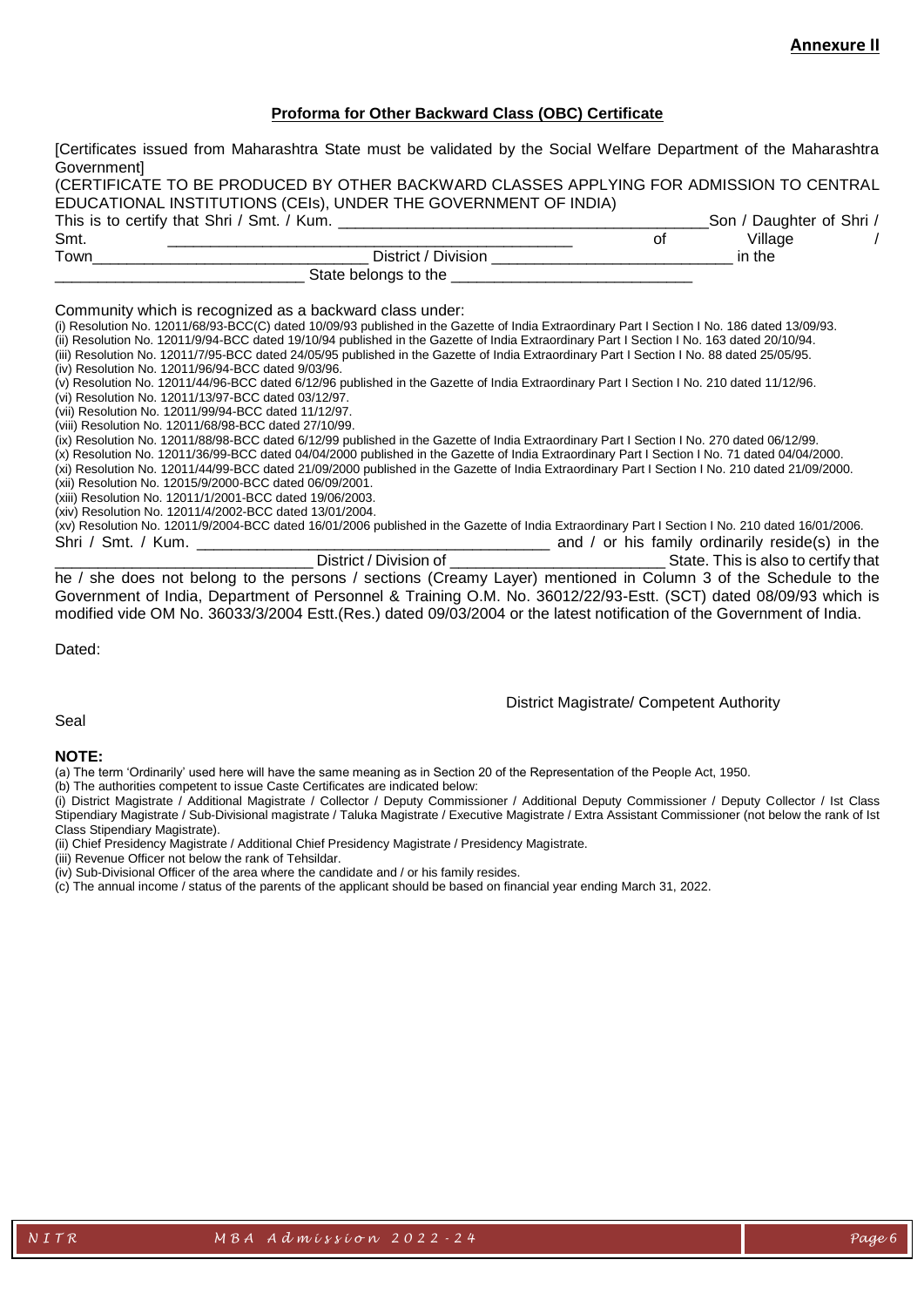### **Annexure III**

### **Declaration / Undertaking - for OBC Candidates only**

I, Mr./Ms. \_\_\_\_\_\_\_\_\_\_\_\_\_\_\_\_\_\_\_\_\_\_\_\_\_\_\_\_\_\_ son/daughter of Shri \_\_\_\_\_\_\_\_\_\_\_\_\_\_\_\_\_\_\_\_\_\_\_\_\_\_\_\_ resident of village / town /city \_\_\_\_\_\_\_\_\_\_\_\_\_\_\_\_\_\_\_\_\_\_ district \_\_\_\_\_\_\_\_\_\_\_\_\_\_\_\_\_\_ State hereby declare that I belong to the \_\_\_\_\_\_\_\_\_\_\_\_\_\_\_ community which is recognized as a backward class by the Government of India for the purpose of reservation for admission in Central Government Institutions as per orders contained in Department of Personnel and Training Office Memorandum No. 36012/22/93- Estt. (SCT),dated 8/9/1993. It is also declared that I do not belong to persons / sections (Creamy Layer) mentioned in Column 3 of the Schedule to the above referred Office Memorandum, dated 8/9/1993, which is modified vide Department of Personnel and Training Office Memorandum No. 36033/3/2004 Estt. (Res.) dated 9/3/2004. I also declare that the condition of status / annual income for 'Creamy Layer' of my parents is within prescribed limits as on financial year ending on March 31, 2022.

Date:

Place: Signature of the Candidate:

Note: Declaration / undertaking not signed by Candidate will be rejected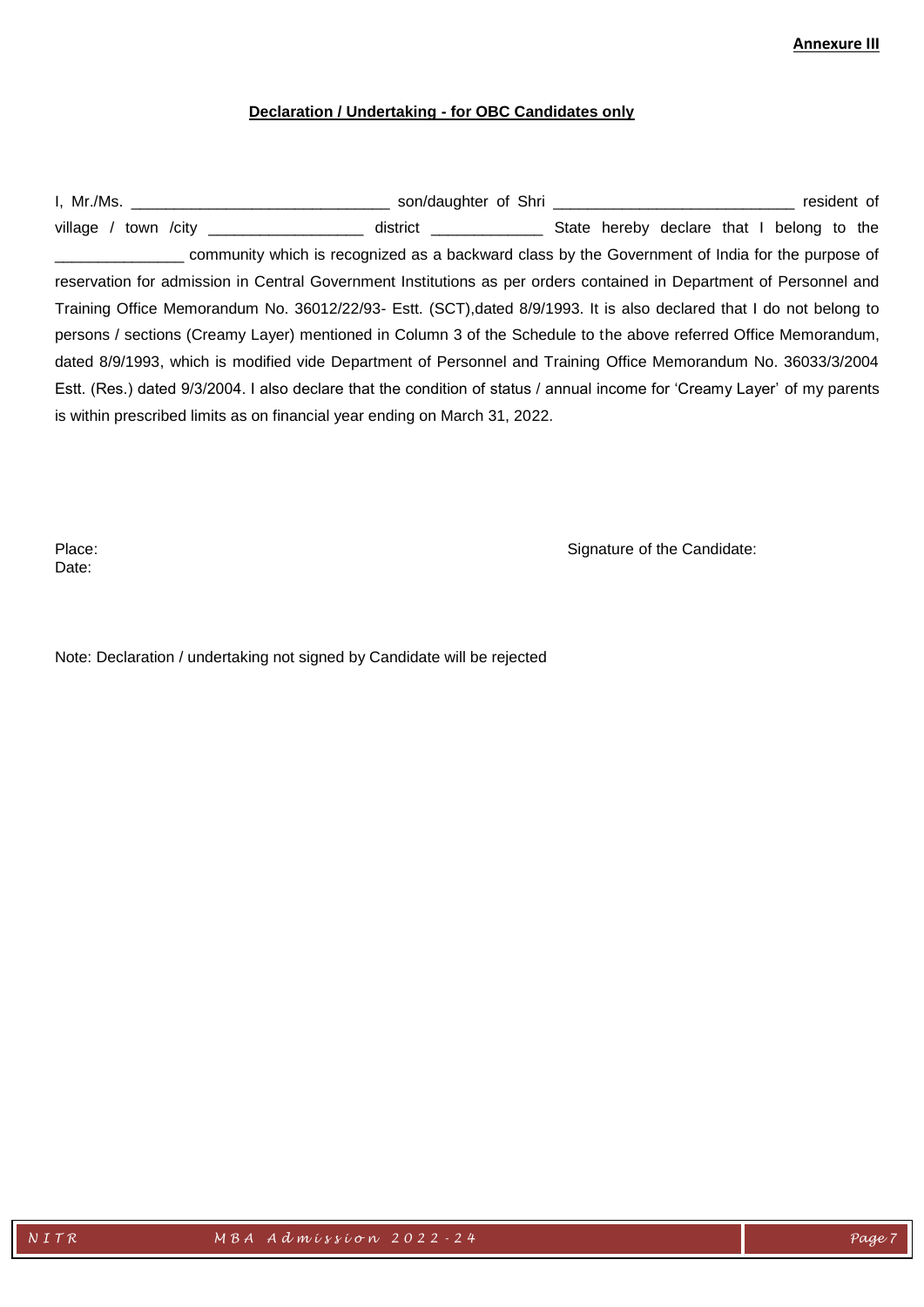## **Annexure IV**

**(To be obtained by the candidate) (To be filled by Medical Board notified under PWD Act)** Affix here recent Photograph showing the disability duly attested by

**Certificate No:**

**Date:**

| This is to certify that Mr./ Ms                                                                                       | son / daughter of Mr./Mrs. |  |  |
|-----------------------------------------------------------------------------------------------------------------------|----------------------------|--|--|
| male/female, Registration No.                                                                                         | is a case of               |  |  |
| He/She is physically disabled/visual disabled/speech and hearing disabled/having mental retardation/leprosy cured and |                            |  |  |

|       |                              | in the same are as a second that the same of the same of the same of the same of the same of the same of the s |  |  |  |  |
|-------|------------------------------|----------------------------------------------------------------------------------------------------------------|--|--|--|--|
| has % |                              | percent) permanent (physical impairment/visual impairment/speech and hearing impairment                        |  |  |  |  |
|       | etc.) in relation to his/her |                                                                                                                |  |  |  |  |

### **Note:**

This condition is progressive/not progressive/likely to improve/not likely to improve\*.

1. Re-assessment is not recommended/ is recommended afterperiod of months/year\*. (\*Strike out whichever is not applicable)

| Signature of Dr.        | Signature of Dr.        | Signature of Dr.        |
|-------------------------|-------------------------|-------------------------|
| Name of Dr.             | Name of Dr.             | Name of Dr.             |
| Specialization          | Specialization          | Specialization          |
| Seal with Degree        | Seal with Degree        | Seal with Degree        |
| (Member, Medical Board) | (Member, Medical Board) | (Member, Medical Board) |

Signature/Thumb impression of Patient

Countersigned by

the Medical Superintendent/CMO/Head of Hospital (with seal)

## **Information/Guidelines**

- 1. Disability certificate shall be issued by Medical Board of at least three doctors duly constituted by the State or Central government under PWD Act.(One of the members of the Board should be the specialist in the particular field for assessing Locomotor, Visual disability, Hearing and Speech disability, Mental disorder and Leprosy cured)
- 2. If disability is likely to decrease (temporary type) then, the certificate should be valid up to September 15,2022.
- 3. For candidature under physically challenged category, candidates only with a minimum of 40% disability is required subject to the condition that the candidate is capable of carrying out all activities related to theory and practical work as applicable to various programmes without any special concessions and exemptions.